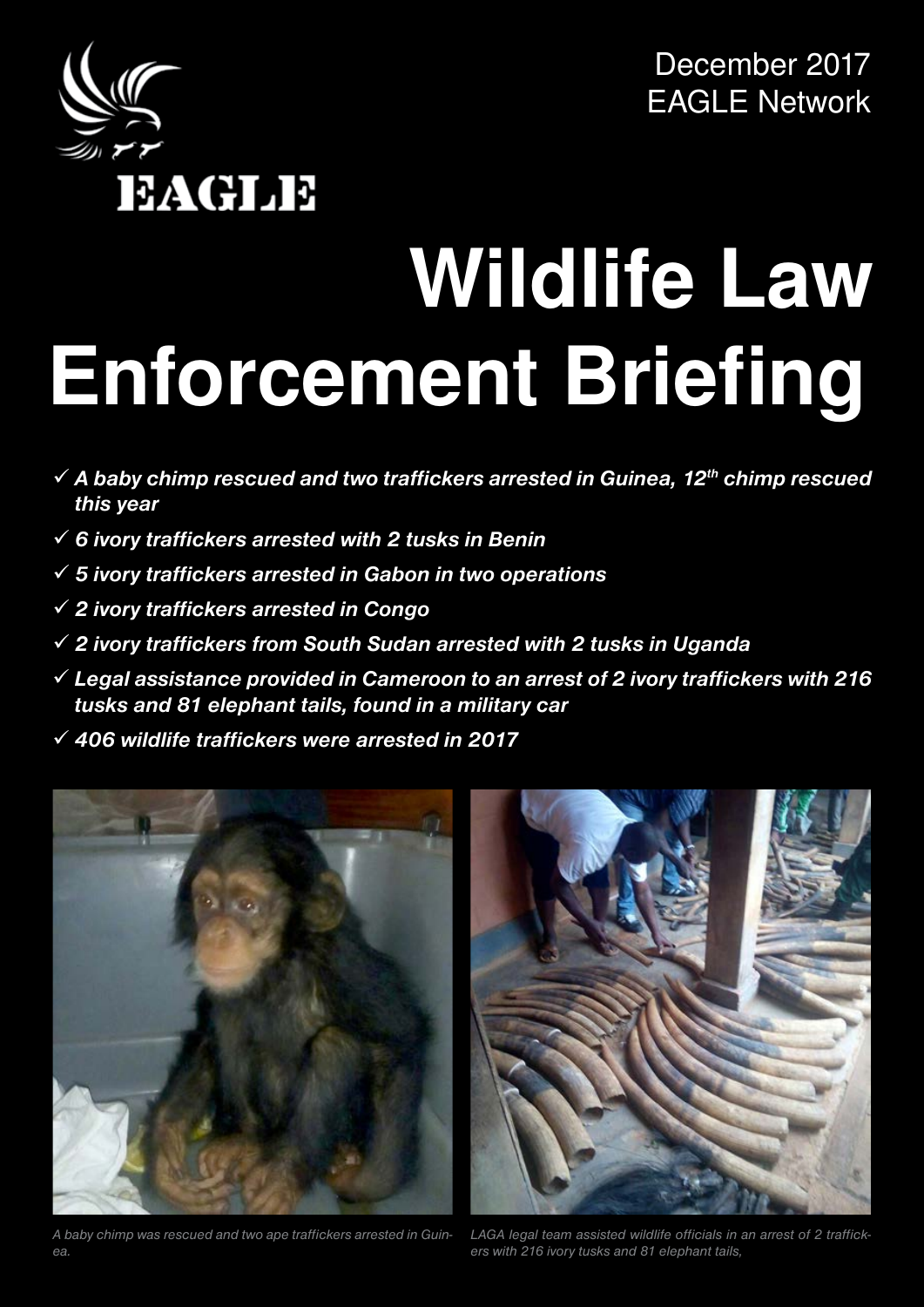### **Summary**

A baby chimp was rescued and two ape traffickers arrested in Guinea. This is the  $17<sup>th</sup>$  baby chimp rescued by the Guinea team and  $12<sup>th</sup>$  chimpanzee rescued by EAGLE this year. The GALF team was called to assist the arrest of two traffickers that tortured and killed two chimps while a third baby chimp was saved on time. Castro and the team hurried to get the traffickers behind bars and urgently get the baby chimp to the CCC sanctuary driving day and night. Charlotte and Saidou directed the team from afar. The female baby chimp had infection in the eyes and her left arm broken, and is treated now by the vet in CCC that will give her lifetime care.

6 ivory traffickers were arrested with 2 tusks in Benin. The well-organized ring was led by a local king and his sons, who have been trafficking ivory for many years. They were all arrested in the act, four of them in an attempt to sell the ivory, and the other two for offering hidden cover for the deal from afar. The king trafficked the ivory from Niger.

5 ivory traffickers were arrested in two operations in Gabon. 3 were arrested with 4 tusks, they were members of a ring of poachers and ivory traffickers, massacring elephants in the area. 2 ivory traffickers were arrested

2 ivory traffickers, both from South Sudan, were arrested with 2 tusks, weighing 67 kg, in Uganda. They were arrested in the act after trafficking the ivory concealed in plastic bag on motorcycles from Sudan. They were swiftly prosecuted and sentenced both to 2 years in jail.

LAGA legal team assisted wildlife officials in an arrest of 2 traffickers with 216 ivory tusks and 81 elephant tails, found in a military car belonging to a gendarmerie colonel. The assistance also involved fighting corruption and traffic of influence when the State Counsel handling the case had to resist pressure to hand over the entire case to the military.

406 wildlife traffickers were arrested in 2017. Ivory traffickers represent more than a half of them, with almost 3.5 tons of ivory seized. 66 traffickers of large cat skins were arrested, and 35 pangolin scales traffickers ended behind bars as well. The number of ape traffickers has increased to 20, and 12 live chimpanzees were rescued. Fighting corruption still remain EAGLE's main mission as most of our cases involved combatting corruption and traffic of influence, and 15 enforcement, wildlife and other government officials were arrested this year.



*LAGA legal team assisted wildlife officials in an arrest of 2 traffickers with 216 ivory tusks and 81 elephant tails,*

with 4 tusks in the North of the country in the act. One of them killed the elephants while the other one, Chadian nationality, was in charge of contacts with traffickers and provided ammunition to his poachers.

2 traffickers were arrested in Congo. One of them trafficked the 2 tusks concealed in a backpack from the North of the country, while the other one arrived from Pointe-Noire to join him in the criminal activity. They are part of a wide ring of well-organized traffickers, dealing ivory and pangolin scales with Chinese nationals.



*A baby chimp was rescued and two ape traffickers arrested in Guinea.*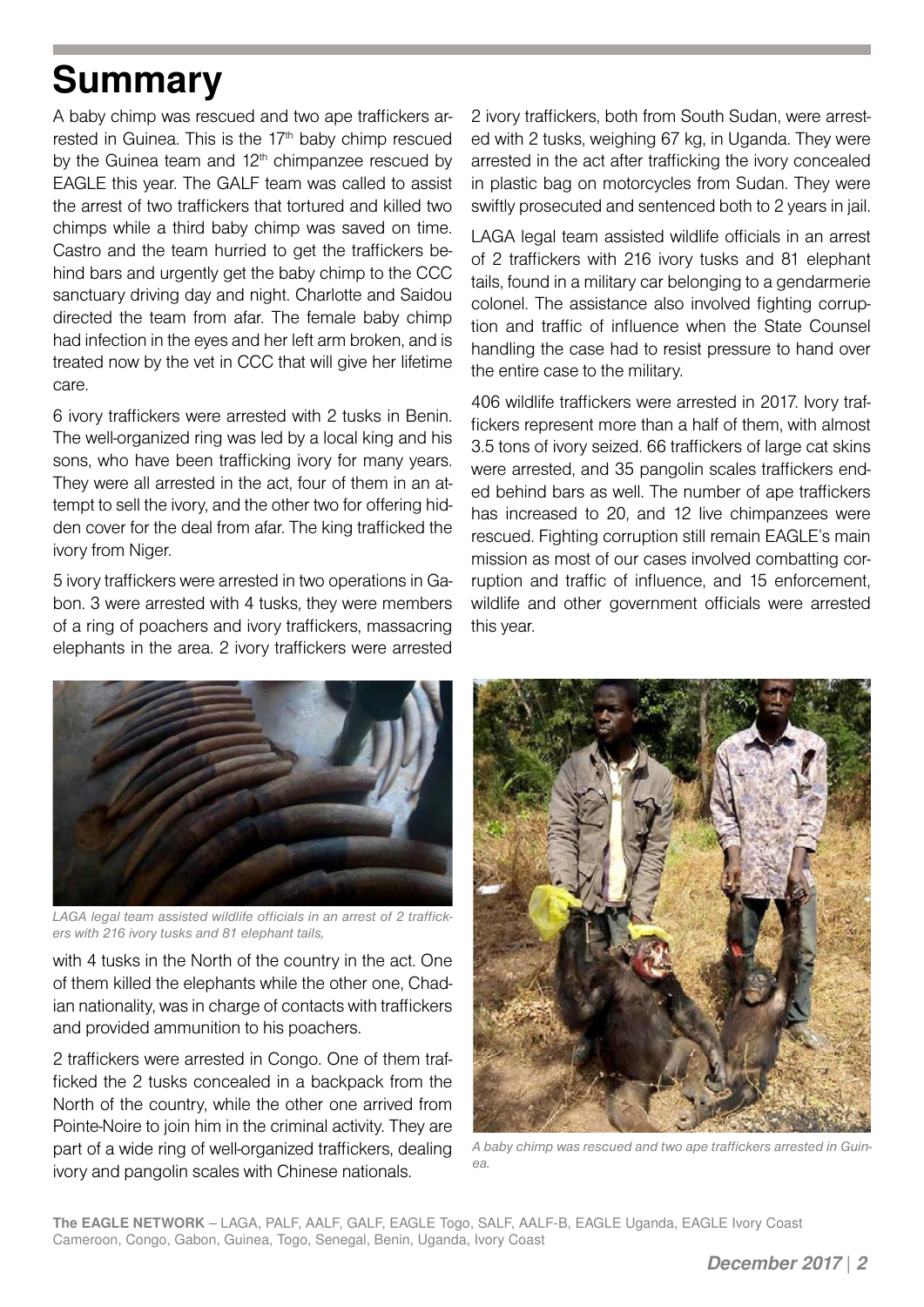### **Cameroon – LAGA**

- LAGA legal team assisted wildlife officials in an arrest of 2 traffickers with 216 ivory tusks and 81 elephant tails, found in a military car belonging to a gendarmerie colonel. The assistance also involved fighting corruption and traffic of influence when the State Counsel handling the case had to resist pressure to hand over the entire case to the military.
- $\blacksquare$  The deputy coordinator held a meeting with the Centre Regional Delegate of Forestry and Wildlife and a legal adviser participated in the Anti-Poaching Committee Meeting held at the Governor's office in Yaoundé.
- LAGA went on annual vacation and an end of year lunch was organized for the event.
- A certificate of commendation was handed to the head of investigations department. Serge Boris Ania, for his tremendous achievements during his period with LAGA and especially for the good work done during the year.
- A supervolunteer ended his volunteer and training period with LAGA and went to the Mefou ape sanctuary for volunteering during the vacation period.



#### **Congo – PALF**

■ 2 traffickers arrested in Southwest of the country. One of them trafficked 2 tusks concealed in a backpack, from the North of the country, while the other one arrived from Pointe-Noire to join him in the criminal activity. They are a part of a wide ring of well-organized traffickers, dealing ivory and pangolin scales with Chinese nationals.

■ 6 ivory traffickers, arrested in December 2016 were prosecuted and sentenced to 5 years in jail *in absentia*. As they did not arrive to the court, the legal team is pushing for an arrest warrant to be issued.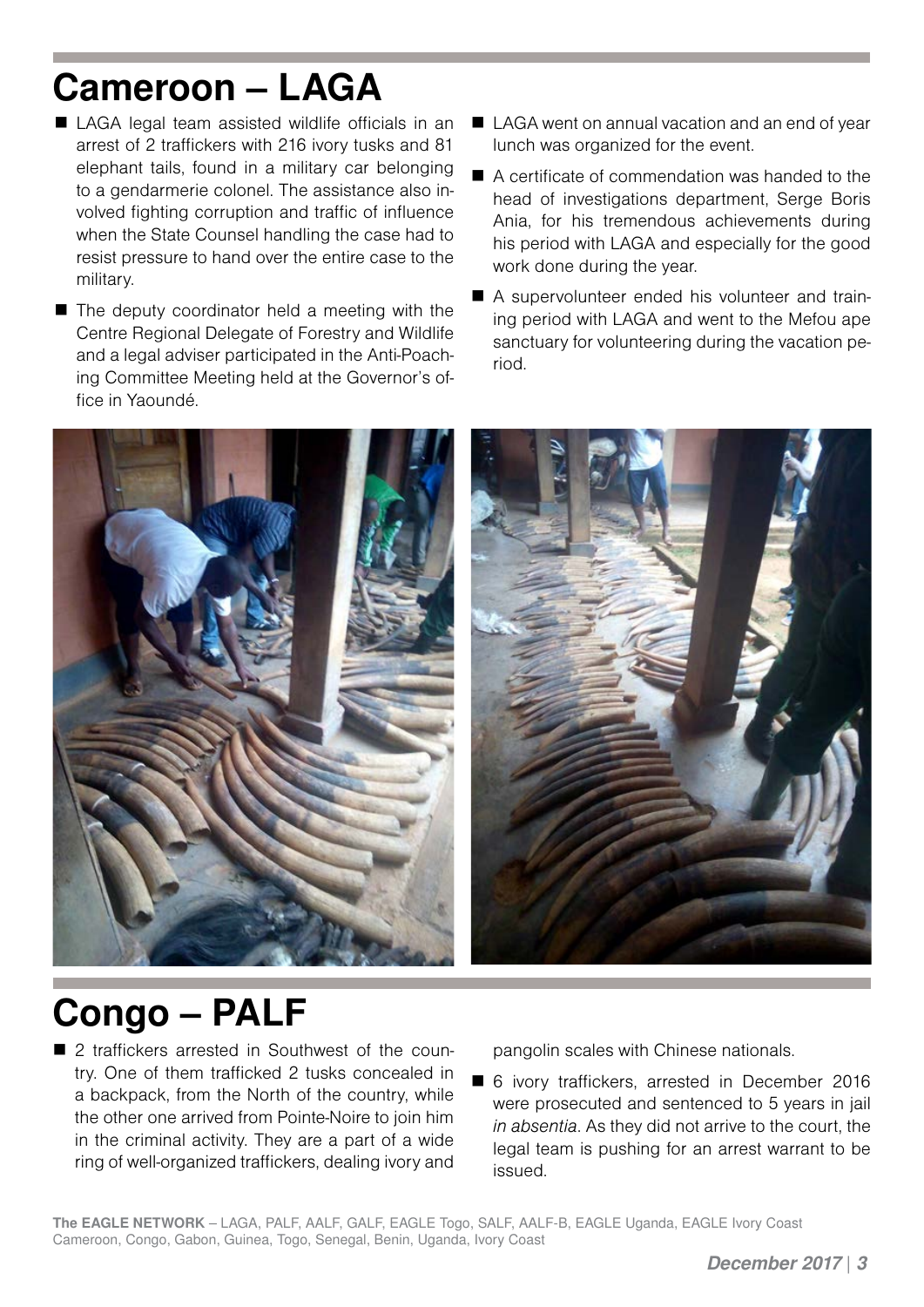- She also held a meeting with the Director of Cabinet of the Minister of Environment and the Direc
	- tor General of the Forest Economy to discuss the case of the chimpanzee traffickers, blocked in the court in Dolisie.

■ The coordinator met with the Inspectorate of the Ministry of Justice to discuss the procedures of

previous arrests.

- She held another meeting with the Wildlife Advisor and the Director of Cabinet of the Minister of Environment concerning the Memorandum of Understanding between PALF and the Ministry.
- The coordinator held a series of meetings with several Departmental Directors of Water and Forests, several State Counsels, the High Court and the Court of Appeal of Niari for the legal follow up of different cases.
- She also held a meeting with the Director General



#### of the Penitentiary Administration regarding the transfer of prisoners to Brazzaville and the medical state of a prisoner in the Brazzaville prison.

■ An investigator from PALF travelled to Ivory Coast to support investigations.



#### **Gabon – AALF**

- 3 ivory traffickers arrested with 4 tusks in the Northeast of the country. They are members of a ring of poachers and ivory traffickers, who massacre elephants in the area.
- 2 ivory traffickers arrested with 4 tusks in the North of the country in the act. One of them killed the elephants while the other one, of Chadian nationality, was in charge of contacts with traffickers and provided ammunition to his poachers.
- The legal team held meetings with different Gabonese authorities, including the State Counsels of several regions, the Provincial Directors of Waters and Forests, the Head of Anti-Poaching, the Head of Judicial Police and others.



*3 ivory traffickers arrested with 4 tusks*

**The EAGLE NETWORK** – LAGA, PALF, AALF, GALF, EAGLE Togo, SALF, AALF-B, EAGLE Uganda, EAGLE Ivory Coast Cameroon, Congo, Gabon, Guinea, Togo, Senegal, Benin, Uganda, Ivory Coast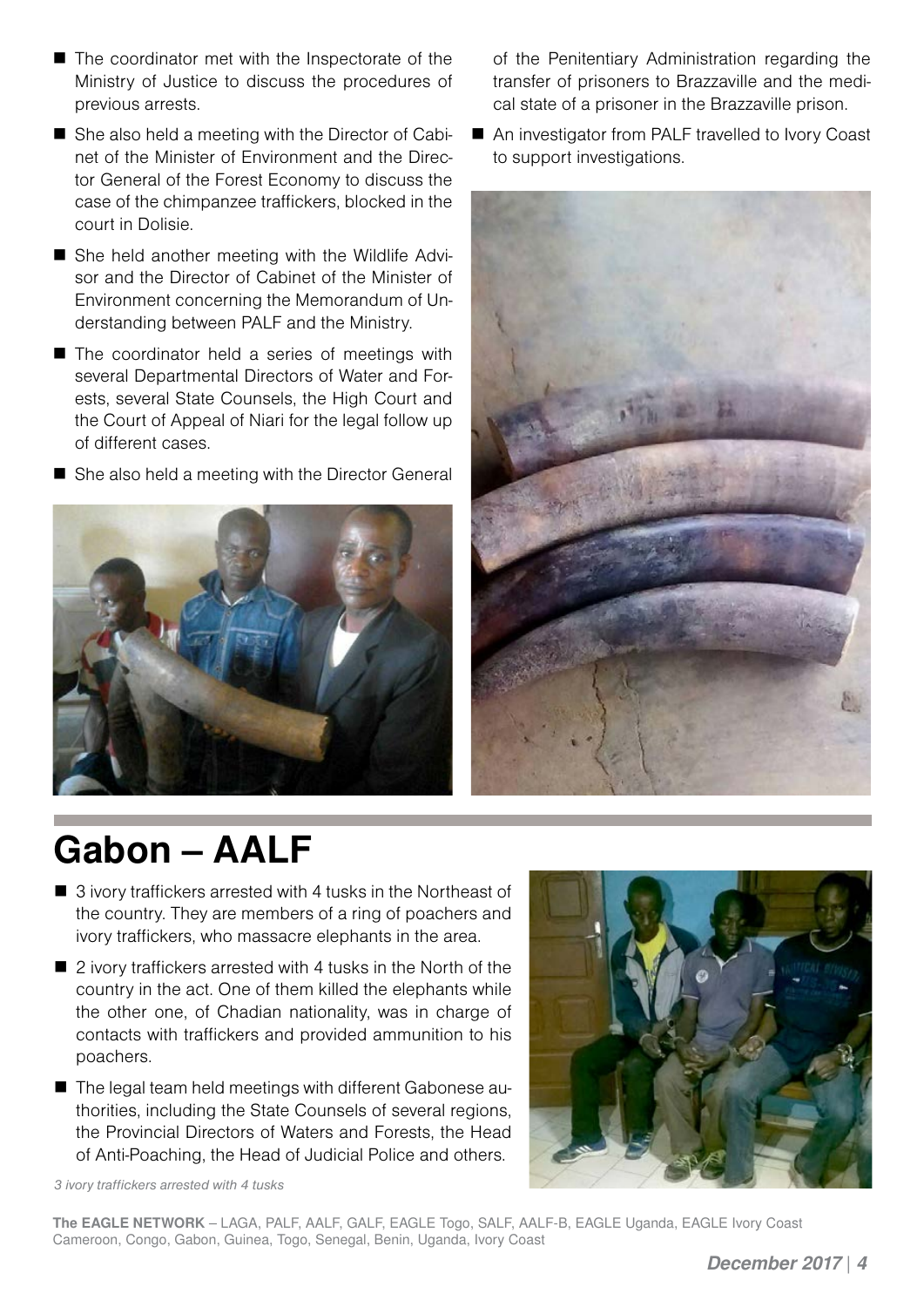

*2 ivory traffickers arrested with 4 tusks 3 ivory traffickers arrested with 4 tusks*



#### **Republic of Guinea – GALF**

A baby chimp rescued and two ape traffickers arrested. This is the 17<sup>th</sup> baby chimp rescued by the Guinea team and the 12<sup>th</sup> chimpanzee rescued by EAGLE this year. The GALF team was called to assist the arrest of two traffickers who tortured

and killed two chimps while a third baby chimp was saved on time. Castro and the team hurried to get the traffickers behind bars and urgently get the baby chimp to the CCC sanctuary driving



day and night. Charlotte and Saidou directed the team from afar. The female baby chimp had infection in the eyes and her left arm was broken. She is being treated now by the vet in CCC who will give her lifetime care.

- The Coordinator held a meeting with the commanders of the National Gendarmerie to discuss a proposal of the training of the gendarmerie officers on fighting wildlife crime.
- The Coordinator held a series of meetings with Guinea authorities including the Focal Point of the fight against wildlife crime of the Ministry of Environ-

ment, the General Director of the Corps des Conservateurs de la Nature, the Focal Point of CITES, the Wildlife Crime Focal Point of the Ministry of Security and Civil Protection, the Director of Water and Forests, several state counsels and others.



**The EAGLE NETWORK** – LAGA, PALF, AALF, GALF, EAGLE Togo, SALF, AALF-B, EAGLE Uganda, EAGLE Ivory Coast Cameroon, Congo, Gabon, Guinea, Togo, Senegal, Benin, Uganda, Ivory Coast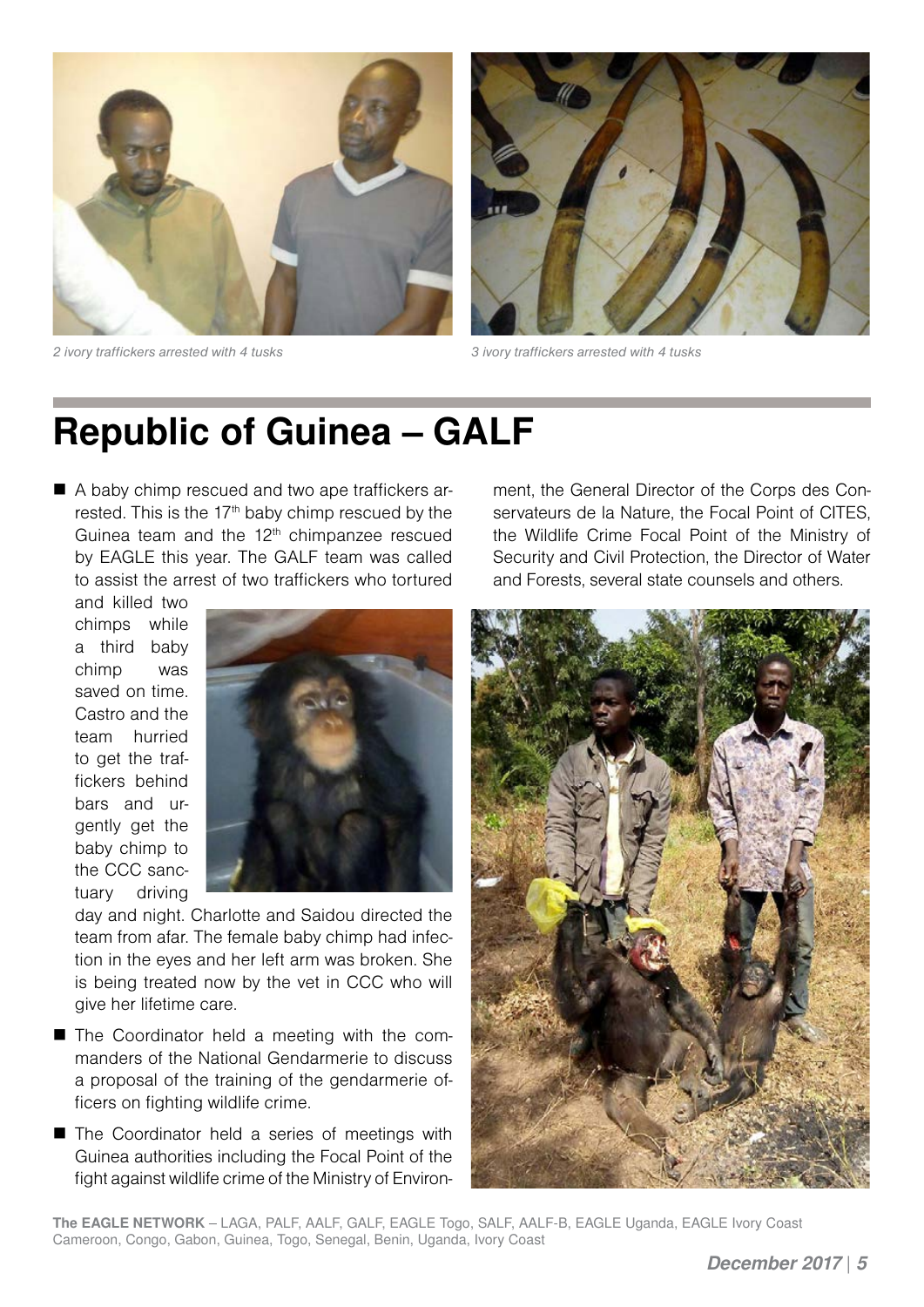#### **EAGLE NEtwork in 2017**



406 wildlife traffickers were arrested in 2017. Ivory traffickers represent more than a half of them, with almost 3.5 tons of ivory seized. 66 traffickers of large cat skins were arrested, and 35 pangolin scales traffickers ended behind bars as well. The number of ape traffickers has increased to 20, and 12 live chimpanzees were rescued. Fighting corruption still remain EAGLE's main mission as most of our cases involved combatting corruption and traffic of influence, and 15 enforcement, wildlife and other government officials were arrested this year.

1.3 ton of ivory was seized, and 3 traffickers arrested in an EAGLE crackdown on a West African criminal syndicate in Uganda in February. Kromah Moazu, the main trafficker arrested is at the center of a vast ring of organized wildlife criminals, dealing in multi-million dollars illicit profits. He is connected to, at least, 4 other major

criminal syndicates in Africa. He is also in charge of supplying rhino horns and ivory to the biggest wildlife criminal syndicates known worldwide - in Laos, Thailand and Vietnam. He was arrested together with 2 Guinean nationals during a raid of the fortified house that was used to hide contraband stocks.

LAGA was behind the biggest pangolin scales operation in the history of central Africa in January. 2 Chinese nationals were arrested, and 5.4 tons of pangolin scales seized, ready for illegal export to China. The scales were concealed in 300 boxes inside two solidly welded sealed containers. Six months earlier, Hong Kong officials seized over 4 tons of pangolin scales trafficked from Cameroon. These two seizures of 10 tons in total within a very short period demonstrate the magnitude of pangolin scale trafficking and the role played by some Chinese nationals in the country. These seizures represent between 10,000 - 20,000 killed pangolins.

One of the biggest ape traffickers in the African continent was arrested in Guinea in February. Abdourahamane Sidibe is responsible for sending more than 130 chimps as well as gorillas, mandrills and even manatees to China and other countries. In July 2016, Abdourahamane Sidibe and his son Abdoul Salam were sentenced in abstentia to five years in prison at the same time as Ansoumane Doumbouya, the former corrupt CITES head. The son was arrested 3 weeks later. The arrest of the 2 most important members of the Sidibé network is a victory in the fight against international wildlife trafficking and corruption.

A Colonel and 3 other traffickers were arrested and 4 chimps rescued in a high quality two back-to-back operations – a significant victory against impunity and corruption in Guinea in April. Colonel Ibrahima Bangoura, an influential army high official, was involved in the wide spread wildlife trade in the country, he ran an illegal zoo with many animals that kept dying and being replaced by new ones from the wild. He also kept more animals in his home 100km from the zoo. The whole action was covered by the international press by REUTERS crew and Guinean televisions.

12 chimpanzees were rescued by EAGLE Network this year, 6 of them in Guinea. One of them was rescued in November when 2 international traffickers, both Sierra Leone nationality, were arrested. The first one, a long term specialized ape trafficker, trafficked the baby from Sierra Leone to Conakry, where he intended to sell it. He bribed the custom officers on the Sierra Leone-Guinea border to traffic the chimp smoothly. The other trafficker was arrested one day later. The little female, 2-years-old and fortunately in a good health, returned to her home country afterwards and was handed to the keepers of the Tacugama Chimpanzee Sanctuary in Sierra Leone for lifetime care.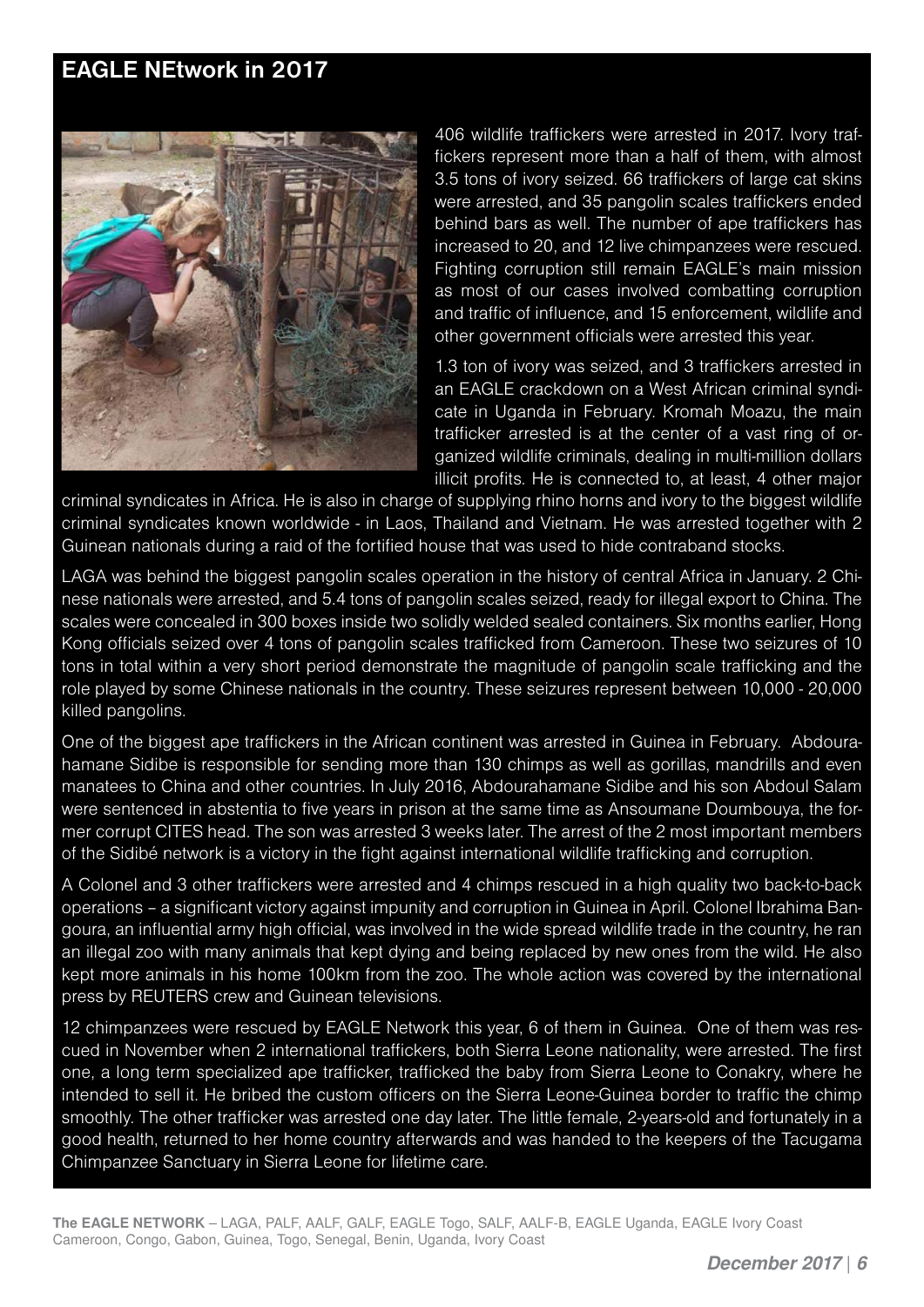## **Togo – EAGLE Togo**

- Continuing political unrest, leading to demonstrations lasting more than five months now, limited the activities of EAGLE-Togo.
- Rens Ilgen, the coordinator of EAGLE-Togo, con-

### **Senegal - SALF**

- 4 investigators and 3 legal advisers continued their test period.
- The Coordinator held a series of meetings with Senegalese authorities, including several State Counsels, Presidents, Vice Presidents and Judges of several courts, Regional Inspectors of Water and Forests and Police Commissioners.
- tinued his mission to Ivory Coast in ongoing training, recruitment and coordination of the project.
- Two investigators continued their test period.

■ She met with the Legal Affairs Officer of the Ministry of Environment and Sustainable Development to discuss cooperation with SALF and ongoing cases of wildlife crime.

### **Benin – AALF-B**

- 6 ivory traffickers arrested with 2 tusks. The well-organized ring was led by a local king and his sons, who have been trafficking ivory for many years. They were all arrested in the act, four of them in an attempt to sell the ivory, and the other two for offering hidden cover for the deal from afar. The king trafficked the ivory from Niger.
- The coordinator and the assistant coordinator held a meeting with a delegation of the US Em-

bassy in Benin, the USFWS representative based in Gabon and the Environment Specialist of the Regional Office for the Environment of the US Embassy in Ghana.

■ The coordinator and the legal team held a series of meetings with Benin authorities including the Deputy Director of the Central Directorate of the Judicial Police, State Counsels and Judges of several courts, the commanders of Gendarmerie and others.



■ The coordinator participated at the first meeting of the African Parks Network (APN) Management Committee in Benin on Pendjari Park.

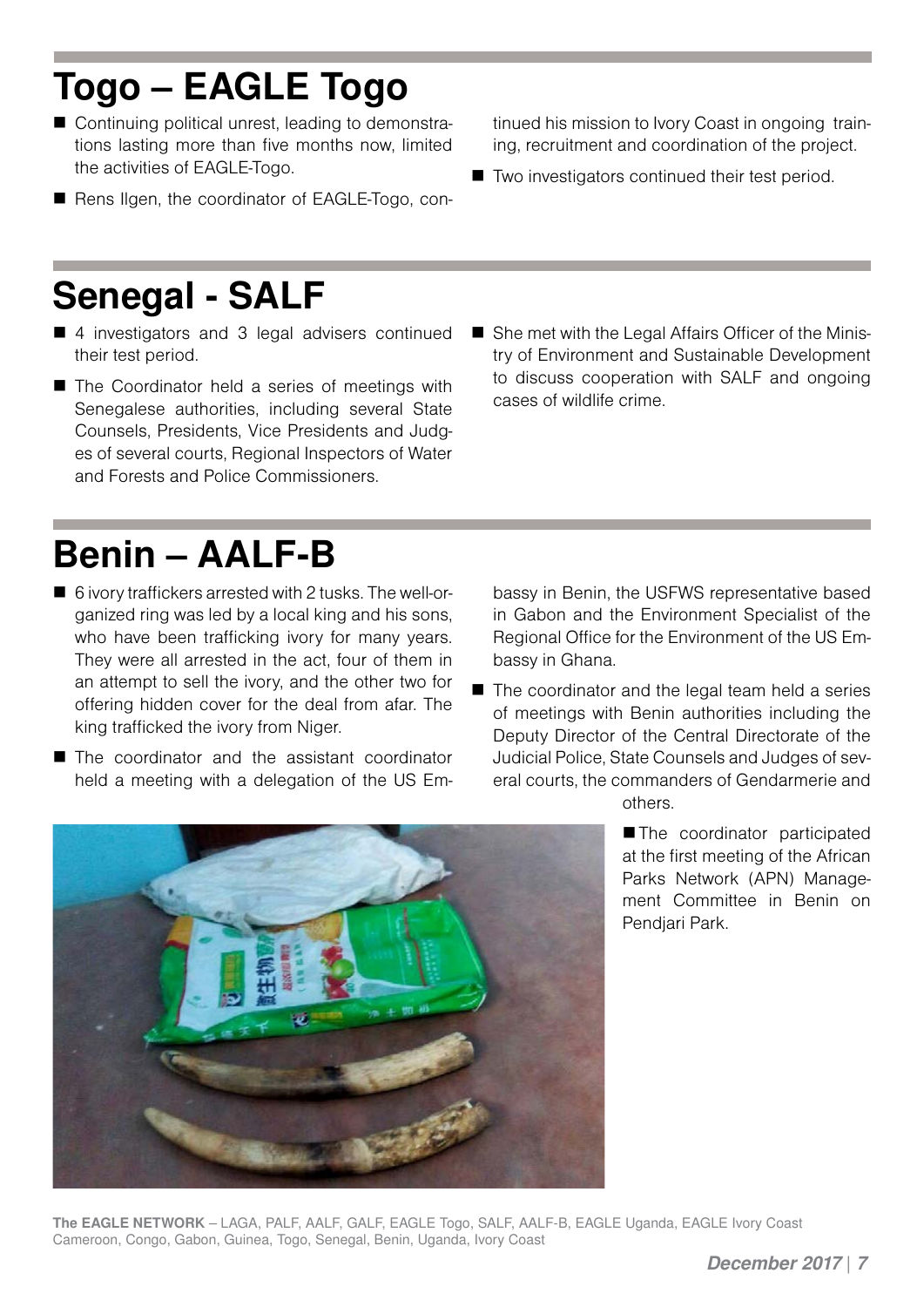## **Uganda - EAGLE Uganda**

- 2 ivory traffickers, both from South Sudan, arrested with 2 tusks, weighing 67 kg. They were arrested in the act after trafficking the ivory, concealed in plastic bag, on motorcycles from Sudan.
- They were swiftly prosecuted and sentenced both to 2 years in jail.
- The coordinator held a meeting with the Environmental Officer of USAID, attached to US Embassy and discussed with her the issues of challenges with selective prosecution of wildlife traffickers.





#### **Ivory Coast - EAGLE Ivory Coast**

- Rens Ilgen, the coordinator of EAGLE-Togo, continued his mission to Ivory Coast carrying ongoing training, recruitment and coordination of the project.
- He held a series of meeting with Ivory Coast authorities, including the Director of Wildlife, the Di-

rector of Legal Affairs and a Lawyer of the Ministry of Environment to discuss the Memorandum of Understanding between the Ministry and EAGLE-Ivory Coast.

#### **Headquarters**

- Ofir Drori travelled to Ivory Coast to support investigation.
- Charlotte Houpline, the director of WARA, carried a mission in Nairobi to work with CCU on procedures and security issues as well as developing global strategy intensifying crackdown on highlevel live animals trafficking
- The investigation support officer travelled to Nairobi to work with CCU on setting up new strategies for the network, identification of international wildlife traffickers syndicates, better coordinated investigations between countries and increasing

the level of the arrested targets are among the developed objectives.

■ Luc Mathot, the founding director, travelled to Burkina Faso, Niger and Benin, where he participated at the meeting of MIKES, developing procedures on combating wildlife crime in W, Arly and Pendjari National Parks. He held meetings with the Minister of Environment of Burkina Faso and the General Director of Wildlife and Hunting and other important actors of wildlife conservation in the area.